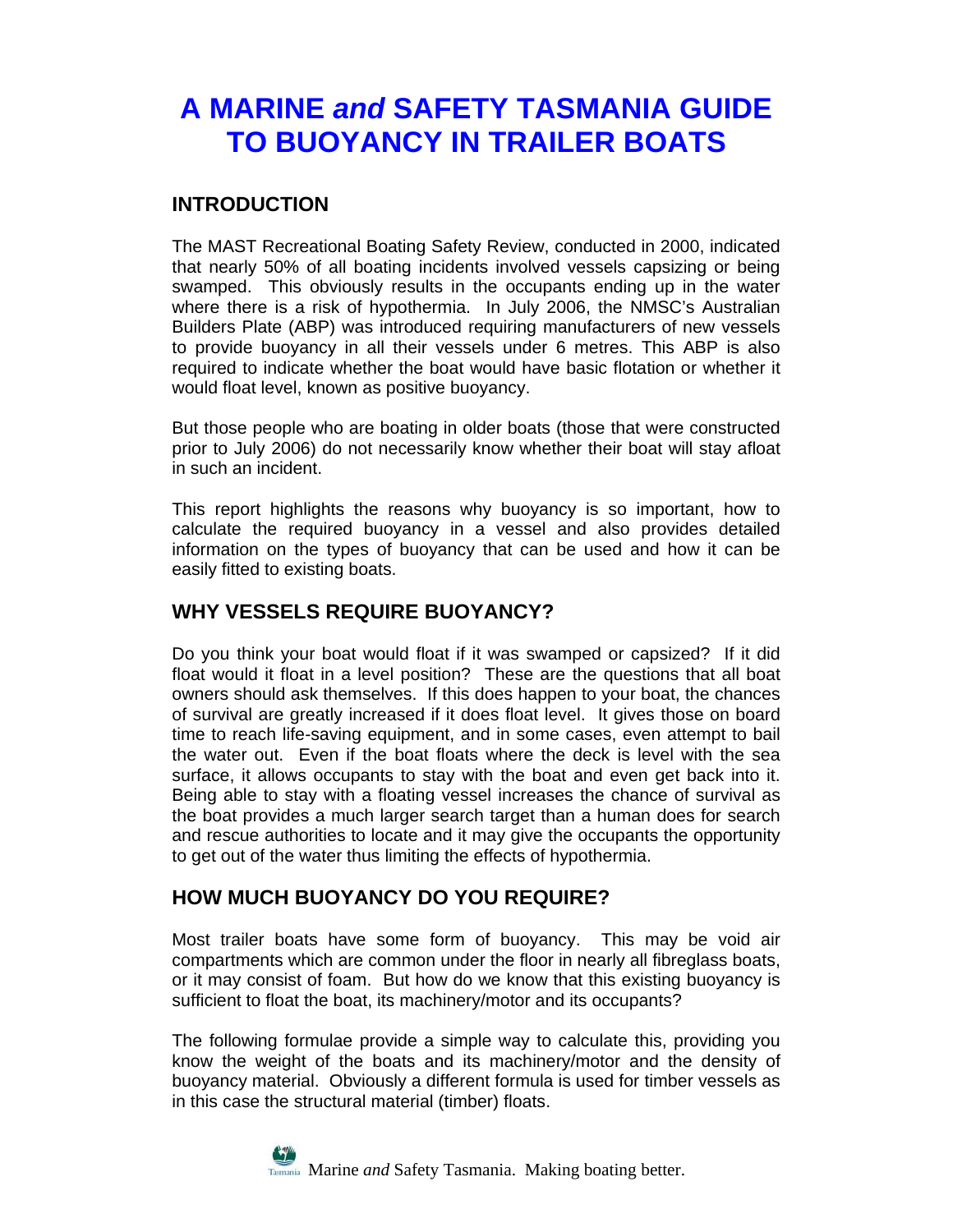| <b>Aluminium, GRP and Steel</b>                                                                                                                                                 | <b>Timber</b>                                                                               |  |  |
|---------------------------------------------------------------------------------------------------------------------------------------------------------------------------------|---------------------------------------------------------------------------------------------|--|--|
| $1.2 \times (M \times K + F)$<br>$1000 - D$                                                                                                                                     | <u>1.2 x F</u><br>$1000 - D$                                                                |  |  |
| $M = Hull$ and Deck Mass<br>$K =$ Alum 0.62, GRP 0.375, Steel 0.87<br>$F =$ Mass of machinery and fittings<br>$D =$ Density of buoyancy material (foam approx 35kg/cubic metre) |                                                                                             |  |  |
| <b>Example for an aluminium vessel</b>                                                                                                                                          |                                                                                             |  |  |
| $1.2 \times (425 \times 0.62 + 135)$<br>$1000 - 35$                                                                                                                             | where: $M = 425kg$ (hull and deck mass)<br>$K =$ Alum 0.62<br>$F = 135kg$ (machinery/motor) |  |  |
| $= 0.496$ cubic metres                                                                                                                                                          | $D = 35$ kg/cubic metre                                                                     |  |  |

In order to determine how much additional buoyancy is required, firstly you need to determine how much buoyancy you currently have. In the case of aluminium boats with foam buoyancy, you need to measure the dimensions of the individual pieces of foam and multiply the length x width x height.

*Example:* A piece of foam measuring 750mm x 400mm x 350mm  $= 0.75 \times 0.40 \times 0.35$ = 0.105 cubic metres

For those people with fibreglass boats and underfloor air voids, determining the amount of current buoyancy is more difficult. It is hard to determine the shape and size of the void space and you also do not know how much of this space is attributed to floor stringers and other structure.

One way of calculating this space with some accuracy is to position the boat and trailer on a slight incline (bow down) and fill the void space with water. Ensure that the trapped air in this space is able to vent while the space is being filled. Bear in mind that it is difficult to fill this space completely with water but you should get it 80-90% full. Once you have done this you can screw the bung back into place, turn the boat around so it is now facing with the stern down the incline and measure how much water runs out. This can be done in buckets. The average household bucket is around 9.6 litres.

1000 litres of water equates to 1.00 cubic metres so if you measure 200 litres of water from under your floor this is equal to 0.2 cubic metres.

## **TYPES OF BUOYANCY**

As stated, there are two common methods for flotation. Void air compartments are common however these compartments can fill with water if there is a leak. Consequently, if your boat has been swamped, or if the vessel

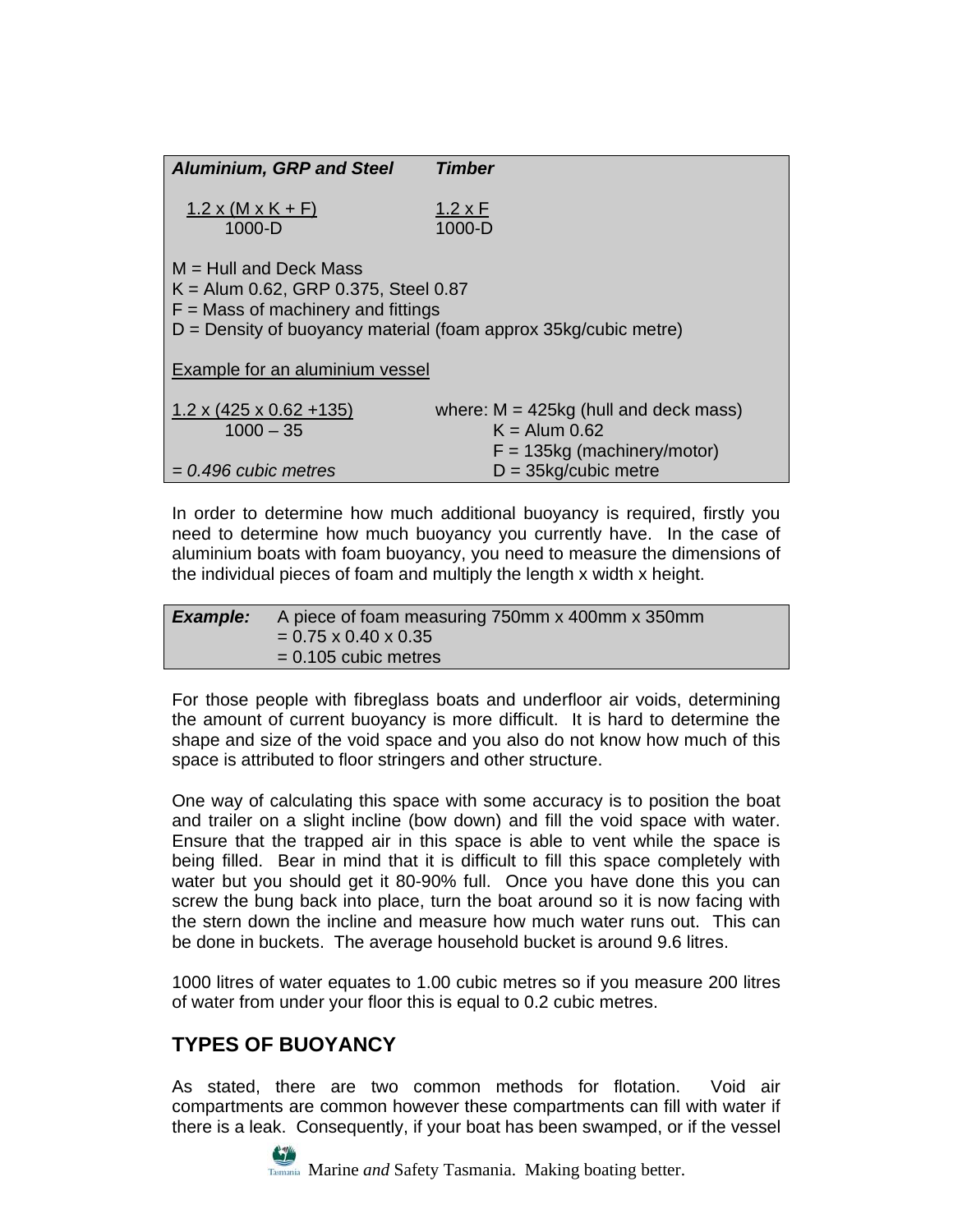gets holed, these compartments are slowly filling with water and your boat is slowly sinking below you. Some more modern boats separate this space into compartments so that the entire space cannot fill water in this situation.

Closed-cell foam is the more advisable method for buoyancy. As the name suggests the foam is closed-cell meaning that water cannot transfer from one cell to another and soak up water like a sponge. This foam can be cut into any shape to fit into areas of your boat.

The most common type of foam is polystyrene. This is white in colour and similar to packaging material. This foam can soak up water and, most importantly, it is not impervious to petro-chemicals, which includes petrol and some glues. If you ever have a fuel leak near this type of buoyancy, the foam will melt.

If you are contemplating adding additional buoyancy then polyurethane or polyethylene foam is better as it will not soak up any water and is not affected by petrol and chemicals.

Polyethylene foams such as *Microlen™* and *Thermotec™* are easier to work with than polyurethane as they do not crumble. Depending on the sheet thickness it can also bent into curved places and it can also be compressed into place, whereas polyurethane is rigid.

Polyurethane sheet foam can wear away with abrasion so it must be wrapped in plastic before fitting. Polyurethane is also available as liquid pouring foam.



*Polyurethane pouring (expanding) foam* 



*Microlen polyethylene foam Polyurethane sheet foam*



### **DISTRIBUTION AND PLACEMENT OF ADDITIONAL BUOYANCY**

Unless you own an open dinghy with buoyancy under the seats, it is likely that your current buoyancy will be air or foam located under the floor. Any additional buoyancy should be distributed in such a way as to allow the boat to float level if swamped and it also should be placed as high as possible.

A guide is to get 50% of the buoyancy in the aft 30% of the hull, 25% should be in the passenger carrying area, and as high as possible, such as under the gunwales and the remaining 25% should be placed in the front of the passenger carrying area. Many boaters are concerned that additional buoyancy may reduce storage space and more importantly useable cockpit space within the boat however an adequate amount can be added without this occurring.

If the entire vessel buoyancy is under the floor and the vessel becomes swamped, it will capsize and end up in an upside-down position.

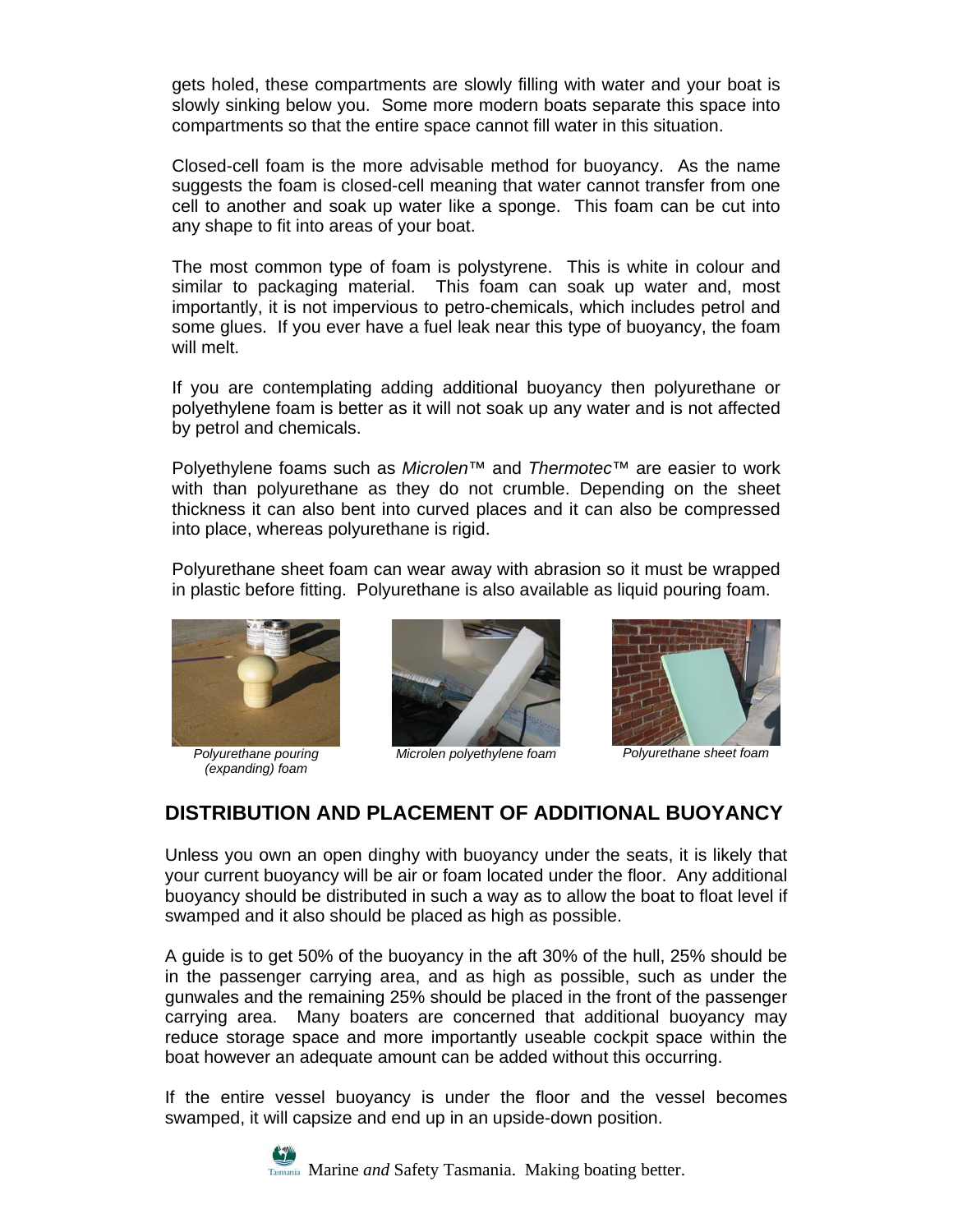

### **HOW DO I INSTALL ADDITIONAL BUOYANCY?**

Additional buoyancy can be added to an existing boat relatively easily and cheaply and can be done by the boat owner. MAST recently added buoyancy to three average fibreglass runabouts and in each case added approximately one-third to half of the total required buoyancy without affecting storage or reducing space in the boat.



*Above: The fibreglass runabouts that were part of the MAST trial to add buoyancy* 

Foam buoyancy can be cut, shaped and installed very easily using traditional wood-working techniques. The sheet foam can be marked with a felt-tipped pen and can be easily cut with a panel saw. A jigsaw is more useful for sheet thicknesses of 50mm and less.



*Foam is easily marked with a felt-tipped pen* 



*Foam is easily cut with a panel saw* 



*A jigsaw is more effective on thinner sheets* 

#### **Under-gunwale buoyancy**

When installing foam under the gunwale of a vessel it is common to have to allow for the steering and engine controls and provide the ability to access

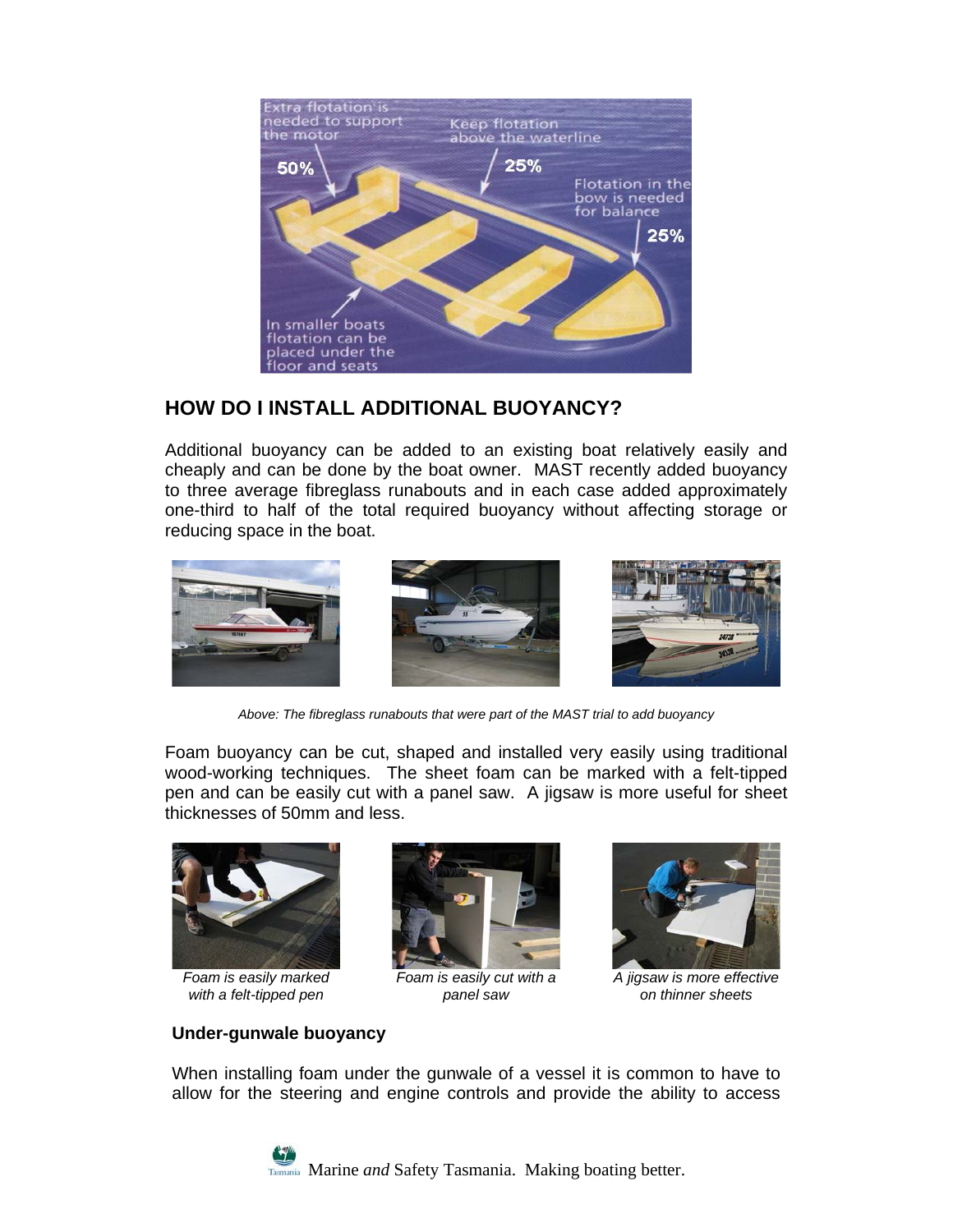and service these in the future. Consequently you will need to shape the foam to fit around these controls or only partly fill this space.

If partly filling this space only then the foam will need to glued in. *Sikaflex* or a similar solastic compound is ideal. If you have shaped your foam to fit around your controls then your buoyancy will need to be removable. The best way to do this is to use polyethylene. This type of foam has some "give" or compression in it so it can be cut slightly oversized and then "squashed" into place. It will be held in place with friction and sometimes by frames under the deck. If this is insufficient then very small "dobs" of Silastic, that can be broken away later if required, should be used.

You could also place a loose fitting conduit over your controls before installing your foam so that controls can be "moused" through the conduit in the future.



*A 100mm thick piece of Microlen™ polyethylene foam about to be installed. Note the void that has been cut out to fit around the steering. This was shaped with a hacksaw blade.*



*A significant amount of buoyancy can be fitted under the gunwale. Here a 100mm and 50mm sheet has been installed side by side under compression. The buoyancy is also supported by a frame/rod holder which is just out of view. No*  was required.

#### **Adding buoyancy in the stern**

Most boats have an amount of space available in the stern. This is an ideal area for additional buoyancy as it will counteract the weight of machinery. Outboard pods can be foam-filled or built to be air-tight and vessels with conventional transoms with outboard wells can also accommodate additional buoyancy. The best way to achieve this by using sheet foam and gluing it to the inside of the transom, up under the deck or on the inside face of the topsides of the boat. Usually a significant amount of buoyancy can be added while still providing adequate room for batteries and fuel tanks.

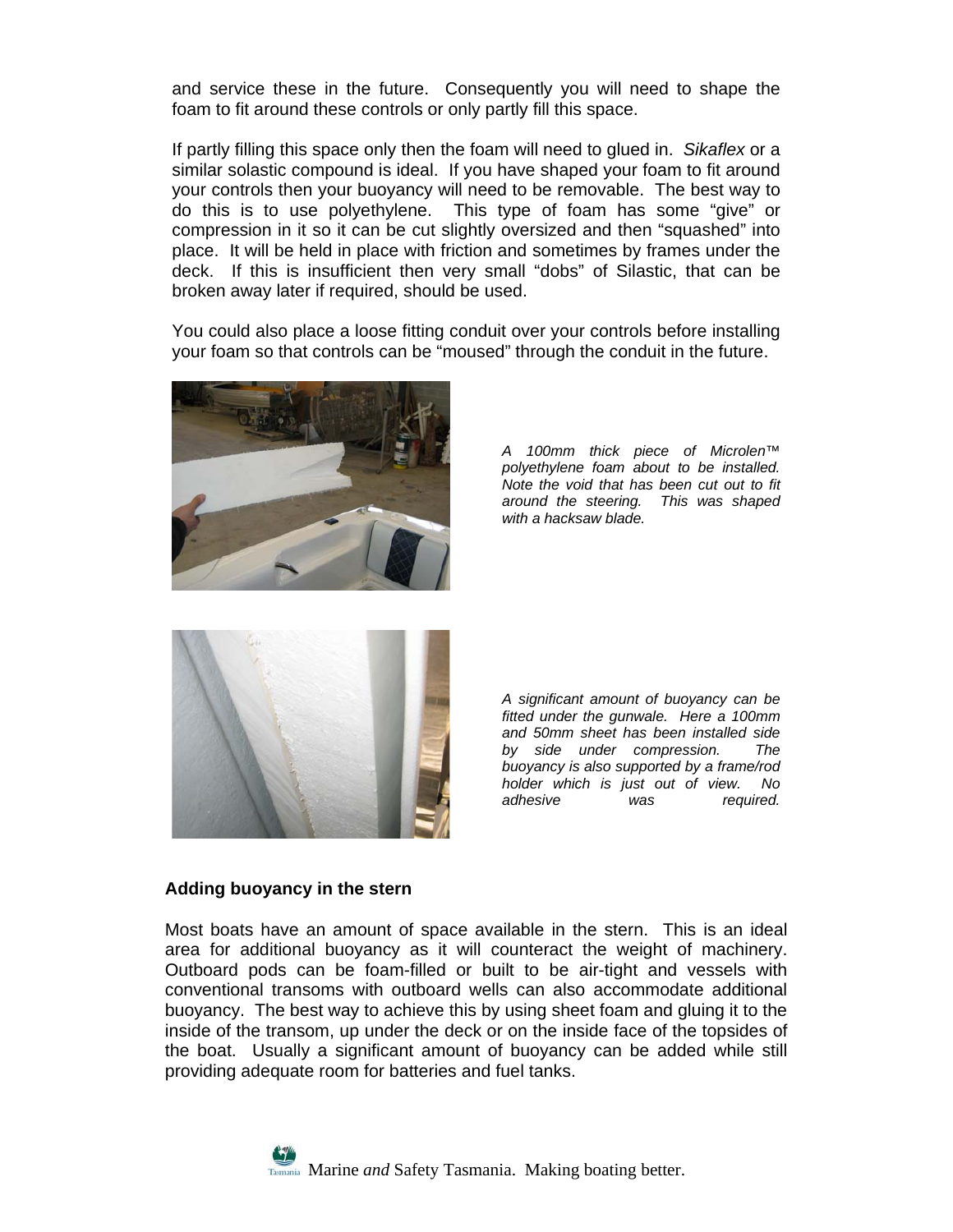

*Foam can be fitted under the outboard well and deck mould* 



*Foam being fitted under the outboard well with Sikaflex*

#### **Polyurethane pouring foam**

Polyurethane pouring foam is very useful for oddly-shaped voids that are hard to fill with sheet foam. Areas in the floor between frames and other sealed tanks can also be filled with foam. Make sure you check the expansion rate with the manufacturer or supplier to avoid overfilling as it can be difficult to contain and clean. Should you spill the liquid mix or overfill a space it is best to wait until it has completely expanded and dried then cut it away with a hacksaw bland or knife.

There are some contractors available who can spray this type of foam into areas of your boat. This is most effective for underfloor areas.

Make sure that you use protective eyewear and gloves when handling this product.



*A 50/50 mix is measured and poured* 



*Liquid is mixed together thoroughly* 



*A small amount of liquid expands significantly*

#### **COSTS**

It is relatively inexpensive to add additional buoyancy to your boat. The runabouts used in this trial required approximately 0.40 -0.50 cubic metres of buoyancy. This trial contributed to between 33-50% of this required amount.

One sheet of polyethylene foam, measuring 2.40m x 1.20m, 100mm thick provides 0.288 cubic metres, which is slightly more than was needed. The cost of this sheet of foam was approximately \$200 to buy, plus consumables such as adhesive.

Polyurethane pouring foam is around \$40.00 for 2 litres. Check with the manufacturer to determine how much of this you will need.